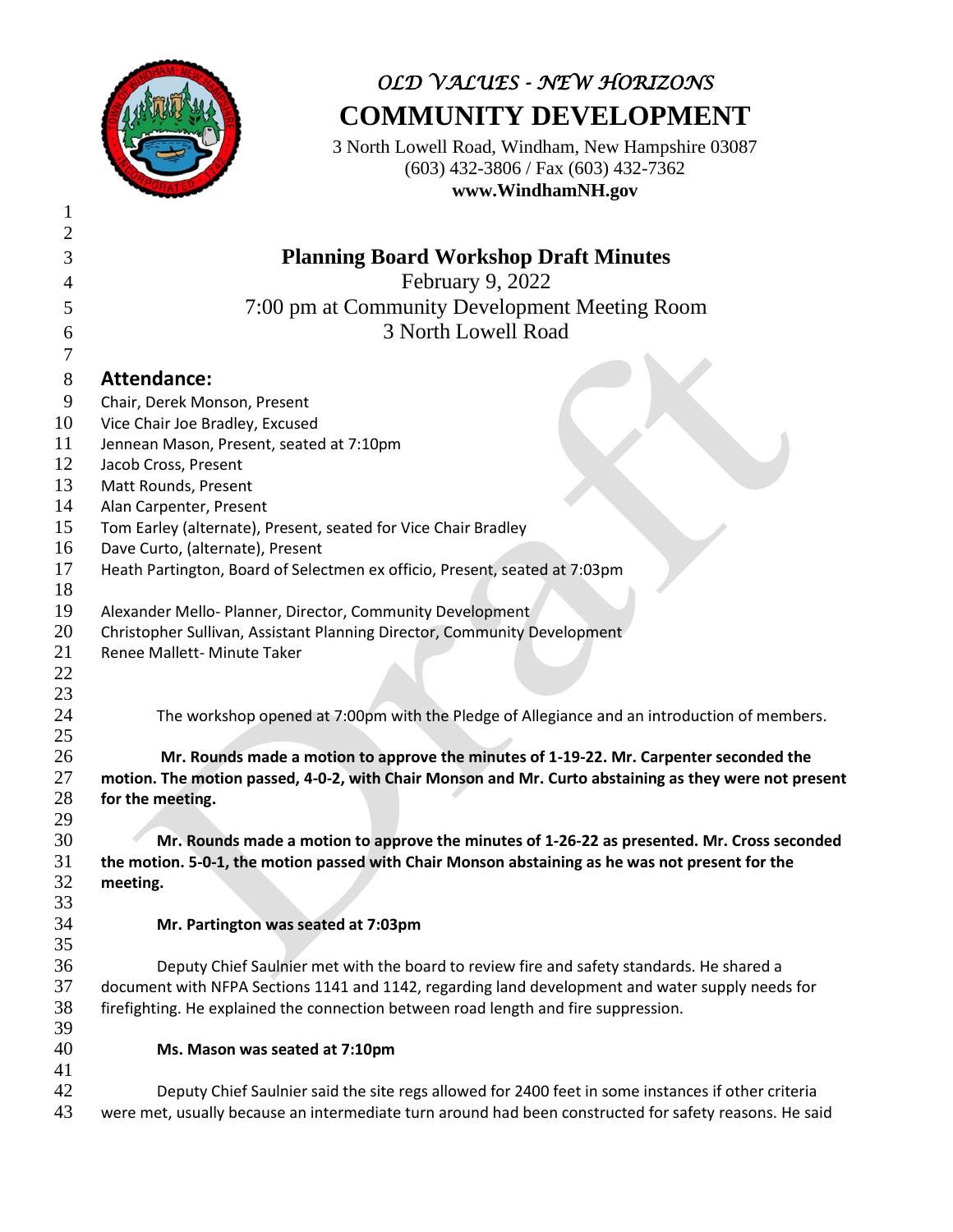the fire department was also agreeable to hammerhead turnarounds though they preferred cul de sacs for

- ease of turning the safety vehicles and equipment around.
- The 8% grade was discussed. Mr. Carpenter asked how much water the average house fire needed 47 to be put out. Deputy Saulnier said it was hard to say but that a loose standard was that a two thousand<br>48 square foot home would need less than 4k gallons of water but that the load within the home made a square foot home would need less than 4k gallons of water but that the load within the home made a difference. He said he was involved in putting out one house fire that used over a hundred thousand gallons. Mr. Carpenter suggested cistern size should be reconsidered going forward. He said the board was
- sometimes more forgiving of road widths when they were private roads but that from a safety standpoint
- 52 that should not make a difference.
- Mr. Cross said the board had responded positively in response to a previous meeting with the fire department but that he felt that after a few months they had backslid. He advised Deputy Chief to put the relevant regulations into his comments during the TRC.
- Mr. Partington referenced a recent case where a waiver was granted on road length because the applicant had provided alternate means for turn arounds. He said the case had returned to TRC and the comments were generally favorable. Mr. Partington asked if that was an example of the board being too agreeable. Deputy Chief Saulnier said the department liked to work with the board and applicants as much as possible.
- The board used the workshop as an opportunity to ask the Deputy Chief to clarify a question that had come up at a previous meeting regarding road length and how turn arounds impacted the allowed length. Some discussion followed with some board members saying the regulations should be followed strictly and others saying each case was different and that collaboration with the fire department could result in other mitigating safety measures. Mr. Rounds asked what other things would be safety measures that board should look for. Deputy Chief Saulnier said that residential sprinklers would be the single biggest safety factor.
- 

 Chair Monson consulted with Deputy Chief Saulnier about the matter of tents and other temporary structures. The Deputy Chief said in the past the NFPA had not been clear about safety when it came to these structures but that tents collapsing across the country, including a fatal incident in New Hampshire, 72 had cause them to reevaluate the regulations. He said the state requires permits and that these types of structures have a life of 180 days before the owner is required to take it down. Deputy Chief said tent inspections went on regularly at Searles Castle and during the pandemic at the schools. He said it was not 75 just a matter of it being a tent or a temporary structure but that these were places of assembly, which had greater impacts outside of casual personal use like someone putting a personal camping tent overnight in their yard. The size of the tent or the temporary structure mattered more than the material of which the structure was made from. Mr. Carpenter raised the situation where someone could not build a ten by ten shed in their yard without getting a permit, but a 400 square foot tent could be put up for 180 days with no oversight. It was suggested this be workshopped in the future.

- The Deputy Chief was asked how long a structure had to remain down after the 180 days before t 82 could be raised again. The chief was unclear but said weather played a factor as most temporary structures 83 could not handle snow load.
- 

85 Mr. Partington said he met with cable and that there were issues with permanently moving the Planning Board meetings to town hall. He offered some alternatives that included updating the current meeting room. Mr. Cross said that if the town spent \$20k on the current room they would never leave it, so he would like to see the board save money each year towards making a major change.